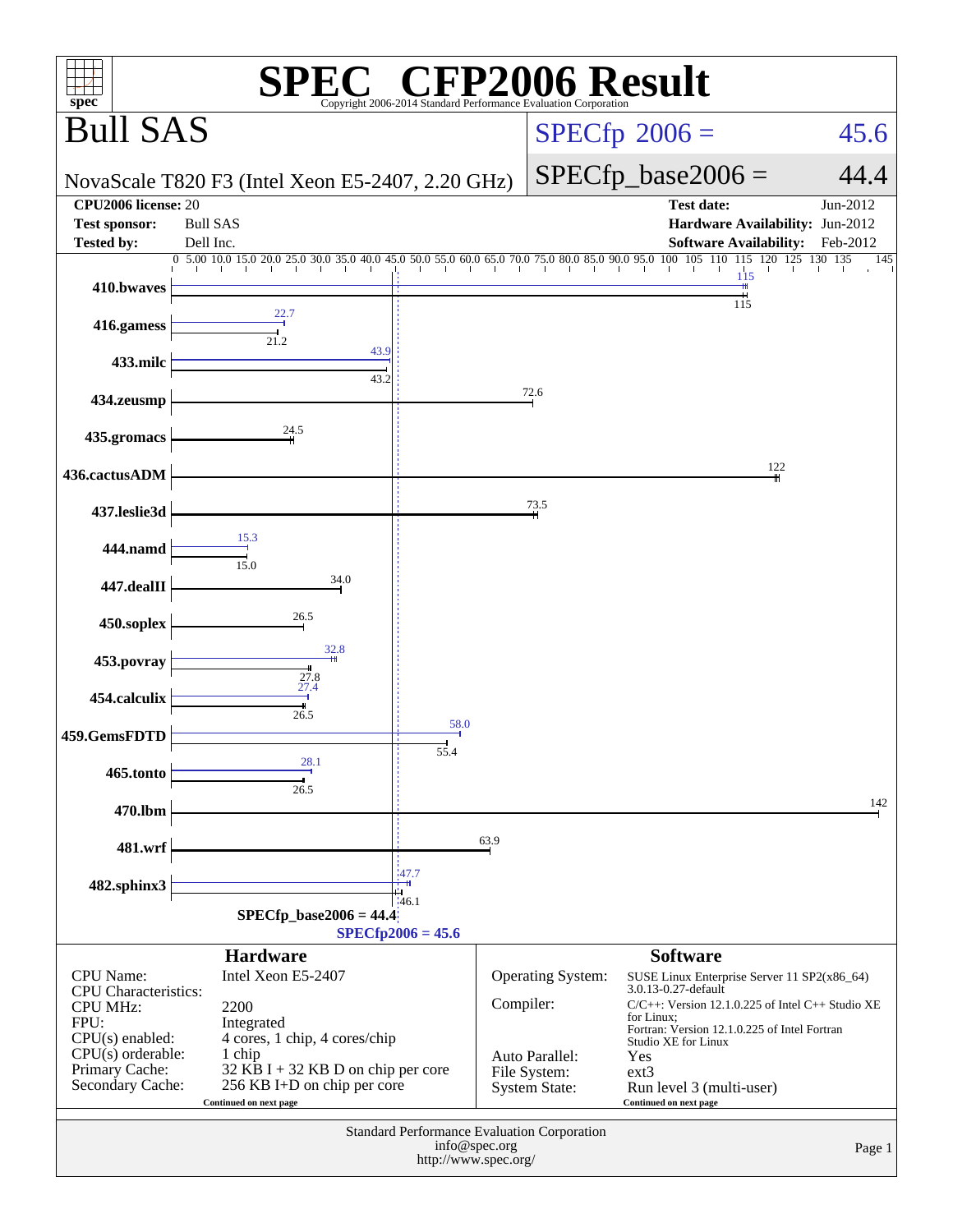| T T<br>$spec^{\circ}$                            |                                                                                                          |                      |                                                                                |              | <b>SPEC CFP2006 Result</b><br>Copyright 2006-2014 Standard Performance Evaluation Corporation |                     |                                                            |                     |                       |                               |                                 |                     |
|--------------------------------------------------|----------------------------------------------------------------------------------------------------------|----------------------|--------------------------------------------------------------------------------|--------------|-----------------------------------------------------------------------------------------------|---------------------|------------------------------------------------------------|---------------------|-----------------------|-------------------------------|---------------------------------|---------------------|
| <b>Bull SAS</b>                                  |                                                                                                          |                      |                                                                                |              |                                                                                               |                     |                                                            | $SPECfp2006 =$      |                       |                               |                                 | 45.6                |
| NovaScale T820 F3 (Intel Xeon E5-2407, 2.20 GHz) |                                                                                                          |                      |                                                                                |              |                                                                                               |                     |                                                            |                     | $SPECfp\_base2006 =$  |                               |                                 | 44.4                |
| CPU2006 license: 20<br><b>Test sponsor:</b>      | <b>Bull SAS</b>                                                                                          |                      |                                                                                |              |                                                                                               |                     |                                                            |                     | <b>Test date:</b>     |                               | Hardware Availability: Jun-2012 | Jun-2012            |
| <b>Tested by:</b>                                | Dell Inc.                                                                                                |                      |                                                                                |              |                                                                                               |                     |                                                            |                     |                       | <b>Software Availability:</b> |                                 | Feb-2012            |
| L3 Cache:<br>Other Cache:<br>Memory:             |                                                                                                          | None<br>at 1067 MHz) | 10 MB I+D on chip per chip<br>48 GB (6 x 8 GB 2Rx4 PC3-12800R-11, ECC, running |              |                                                                                               |                     | <b>Base Pointers:</b><br>Peak Pointers:<br>Other Software: | 64-bit<br>None      | 32/64-bit             |                               |                                 |                     |
| Disk Subsystem:<br>Other Hardware:               |                                                                                                          | None                 | 1 x 300 GB 15000 RPM SAS                                                       |              |                                                                                               |                     |                                                            |                     |                       |                               |                                 |                     |
|                                                  |                                                                                                          |                      |                                                                                |              | <b>Results Table</b>                                                                          |                     |                                                            |                     |                       |                               |                                 |                     |
|                                                  |                                                                                                          |                      | <b>Base</b>                                                                    |              |                                                                                               |                     |                                                            |                     | <b>Peak</b>           |                               |                                 |                     |
| <b>Benchmark</b><br>410.bwaves                   | <b>Seconds</b><br>118                                                                                    | Ratio<br>115         | <b>Seconds</b><br>118                                                          | Ratio<br>115 | <b>Seconds</b><br>118                                                                         | <b>Ratio</b><br>116 | <b>Seconds</b><br>118                                      | <b>Ratio</b><br>116 | <b>Seconds</b><br>118 | <b>Ratio</b><br>115           | <b>Seconds</b><br>118           | <b>Ratio</b><br>115 |
| 416.gamess                                       | 925                                                                                                      | 21.2                 | 925                                                                            | 21.2         | 919                                                                                           | 21.3                | 860                                                        | 22.8                | 867                   | 22.6                          | 861                             | 22.7                |
| $433$ .milc                                      | 213                                                                                                      | 43.2                 | 213                                                                            | 43.1         | 213                                                                                           | 43.2                | 209                                                        | 43.9                | 209                   | 43.9                          | 209                             | 43.9                |
| 434.zeusmp                                       | 125                                                                                                      | 72.6                 | 125                                                                            | 72.6         | 125                                                                                           | 72.6                | 125                                                        | 72.6                | 125                   | 72.6                          | 125                             | 72.6                |
| 435.gromacs                                      | 292                                                                                                      | 24.5                 | 291                                                                            | 24.5         | 299                                                                                           | 23.9                | 292                                                        | 24.5                | 291                   | 24.5                          | 299                             | 23.9                |
| 436.cactusADM                                    | 98.2                                                                                                     | 122                  | 97.8                                                                           | 122          | 98.4                                                                                          | 121                 | 98.2                                                       | 122                 | 97.8                  | 122                           | 98.4                            | 121                 |
| 437.leslie3d                                     | <u>128</u>                                                                                               | 73.5                 | 129                                                                            | 72.8         | 128                                                                                           | 73.6                | 128                                                        | 73.5                | 129                   | 72.8                          | 128                             | 73.6                |
| 444.namd                                         | 533                                                                                                      | 15.0                 | 534                                                                            | 15.0         | 534                                                                                           | 15.0                | 525                                                        | 15.3                | 525                   | 15.3                          | 525                             | 15.3                |
| 447.dealII                                       | 337                                                                                                      | 33.9                 | 336                                                                            | 34.0         | 336                                                                                           | 34.1                | 337                                                        | 33.9                | 336                   | 34.0                          | 336                             | 34.1                |
| $450$ .soplex                                    | 315                                                                                                      | 26.5                 | 316                                                                            | 26.4         | 315                                                                                           | 26.5                | 315                                                        | 26.5                | 316                   | 26.4                          | 315                             | 26.5                |
| $ 453$ . povray                                  | 191                                                                                                      | 27.8                 | 193                                                                            | 27.6         | 190                                                                                           | 28.0                | 166                                                        | 32.0                | 162                   | 32.8                          | 160                             | 33.2                |
| 454.calculix                                     | 311                                                                                                      | 26.5                 | 313                                                                            | 26.3         | 308                                                                                           | 26.8                | 301                                                        | 27.5                | 302                   | 27.3                          | 301                             | 27.4                |
| 459.GemsFDTD                                     | 192                                                                                                      | 55.4                 | 192                                                                            | 55.2         | 192                                                                                           | 55.4                | 183                                                        | 57.9                | 183                   | 58.0                          | 183                             | 58.0                |
| 465.tonto                                        | 369                                                                                                      | 26.7                 | 372                                                                            | 26.5         | 373                                                                                           | 26.4                | 350                                                        | 28.1                | 352                   | 27.9                          | 351                             | 28.1                |
| 470.1bm                                          | 96.6                                                                                                     | 142                  | 96.6                                                                           | 142          | 96.6                                                                                          | 142                 | 96.6                                                       | 142                 | 96.6                  | 142                           | 96.6                            | 142                 |
| 481.wrf                                          | 174                                                                                                      | 64.1                 | 175                                                                            | 63.9         | 175                                                                                           | 63.9                | 174                                                        | 64.1                | 175                   | 63.9                          | 175                             | 63.9                |
| 482.sphinx3                                      | 420                                                                                                      | 46.4                 | 423                                                                            | 46.1         | 433                                                                                           | 45.0                | 407                                                        | 47.9                | 412                   | 47.3                          | 408                             | 47.7                |
|                                                  | Results appear in the order in which they were run. Bold underlined text indicates a median measurement. |                      |                                                                                |              |                                                                                               |                     |                                                            |                     |                       |                               |                                 |                     |

### **[Operating System Notes](http://www.spec.org/auto/cpu2006/Docs/result-fields.html#OperatingSystemNotes)**

Stack size set to unlimited using "ulimit -s unlimited"

### **[Platform Notes](http://www.spec.org/auto/cpu2006/Docs/result-fields.html#PlatformNotes)**

 CPU Power Management set to Maximum Performance Memory Frequency set to Maximum Performance Turbo Boost set to Enabled C States/C1E set to Enabled Sysinfo program /root/CPU2006-1.2/config/sysinfo.rev6800 \$Rev: 6800 \$ \$Date:: 2011-10-11 #\$ 6f2ebdff5032aaa42e583f96b07f99d3 running on linux-sxkz Wed Jun 20 22:05:44 2012

This section contains SUT (System Under Test) info as seen by

Continued on next page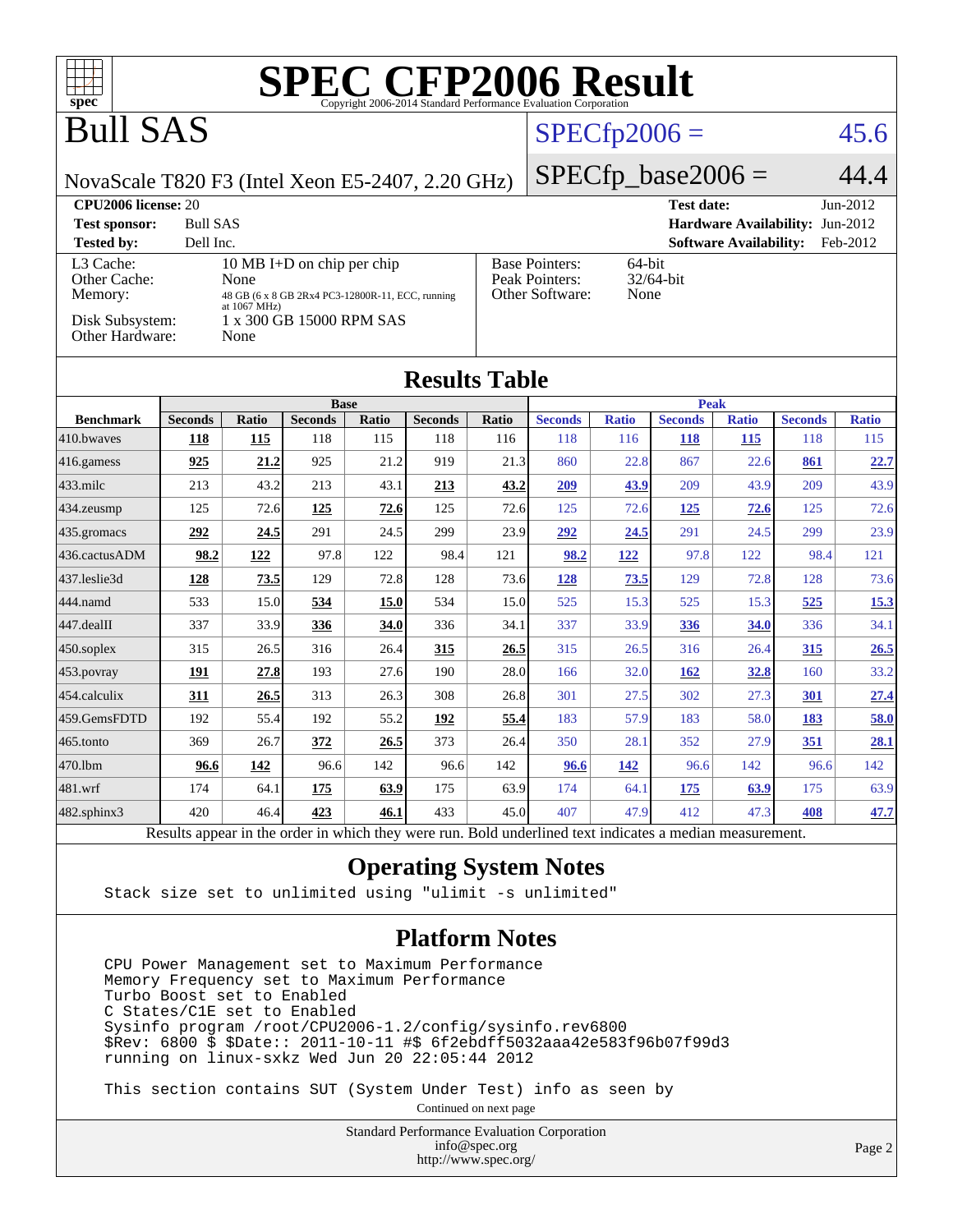

Bull SAS

 $SPECTp2006 = 45.6$ 

NovaScale T820 F3 (Intel Xeon E5-2407, 2.20 GHz)

 $SPECTp\_base2006 = 44.4$ 

**[CPU2006 license:](http://www.spec.org/auto/cpu2006/Docs/result-fields.html#CPU2006license)** 20 **[Test date:](http://www.spec.org/auto/cpu2006/Docs/result-fields.html#Testdate)** Jun-2012 **[Test sponsor:](http://www.spec.org/auto/cpu2006/Docs/result-fields.html#Testsponsor)** Bull SAS **[Hardware Availability:](http://www.spec.org/auto/cpu2006/Docs/result-fields.html#HardwareAvailability)** Jun-2012 **[Tested by:](http://www.spec.org/auto/cpu2006/Docs/result-fields.html#Testedby)** Dell Inc. **[Software Availability:](http://www.spec.org/auto/cpu2006/Docs/result-fields.html#SoftwareAvailability)** Feb-2012

#### **[Platform Notes \(Continued\)](http://www.spec.org/auto/cpu2006/Docs/result-fields.html#PlatformNotes)**

 some common utilities. To remove or add to this section, see: <http://www.spec.org/cpu2006/Docs/config.html#sysinfo> From /proc/cpuinfo model name : Intel(R) Xeon(R) CPU E5-2407 0 @ 2.20GHz 1 "physical id"s (chips) 4 "processors" cores, siblings (Caution: counting these is hw and system dependent. The following excerpts from /proc/cpuinfo might not be reliable. Use with caution.) cpu cores : 4 siblings : 4 physical 0: cores 0 1 2 3 cache size : 10240 KB From /proc/meminfo<br>MemTotal: 49348896 kB HugePages\_Total: 0<br>Hugepagesize: 2048 kB Hugepagesize: /usr/bin/lsb\_release -d SUSE Linux Enterprise Server 11 (x86\_64) From /etc/\*release\* /etc/\*version\* SuSE-release: SUSE Linux Enterprise Server 11 (x86\_64) VERSION = 11 PATCHLEVEL = 2 uname -a: Linux linux-sxkz 3.0.13-0.27-default #1 SMP Wed Feb 15 13:33:49 UTC 2012 (d73692b) x86\_64 x86\_64 x86\_64 GNU/Linux run-level 3 Jun 19 13:45 last=S SPEC is set to: /root/CPU2006-1.2 Filesystem Type Size Used Avail Use% Mounted on<br>
/dev/sda2 ext3 271G 40G 218G 16% / 40G 218G 16% / Additional information from dmidecode: (End of data from sysinfo program) **[General Notes](http://www.spec.org/auto/cpu2006/Docs/result-fields.html#GeneralNotes)**

Environment variables set by runspec before the start of the run: KMP AFFINITY = "granularity=fine, scatter" LD\_LIBRARY\_PATH = "/root/CPU2006-1.2/libs/32:/root/CPU2006-1.2/libs/64" OMP\_NUM\_THREADS = "4"

Binaries compiled on a system with 1x Core i7-860 CPU + 8GB

Continued on next page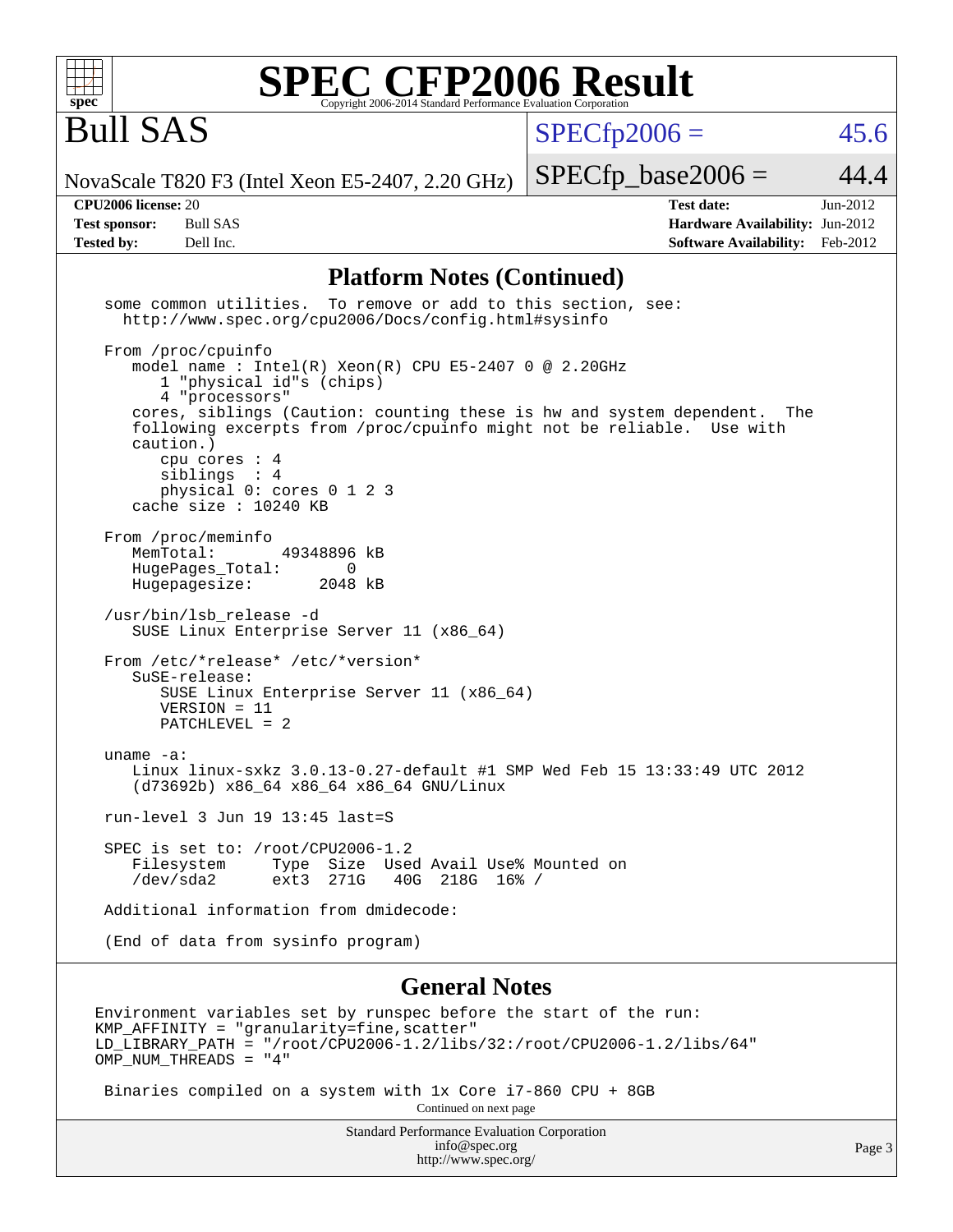

## Bull SAS

### $SPECfp2006 = 45.6$  $SPECfp2006 = 45.6$

NovaScale T820 F3 (Intel Xeon E5-2407, 2.20 GHz)

 $SPECfp\_base2006 = 44.4$ 

**[CPU2006 license:](http://www.spec.org/auto/cpu2006/Docs/result-fields.html#CPU2006license)** 20 **[Test date:](http://www.spec.org/auto/cpu2006/Docs/result-fields.html#Testdate)** Jun-2012 **[Test sponsor:](http://www.spec.org/auto/cpu2006/Docs/result-fields.html#Testsponsor)** Bull SAS **[Hardware Availability:](http://www.spec.org/auto/cpu2006/Docs/result-fields.html#HardwareAvailability)** Jun-2012 **[Tested by:](http://www.spec.org/auto/cpu2006/Docs/result-fields.html#Testedby)** Dell Inc. **[Software Availability:](http://www.spec.org/auto/cpu2006/Docs/result-fields.html#SoftwareAvailability)** Feb-2012

#### **[General Notes \(Continued\)](http://www.spec.org/auto/cpu2006/Docs/result-fields.html#GeneralNotes)**

 memory using RHEL5.5 Transparent Huge Pages disabled with: echo never > /sys/kernel/mm/transparent\_hugepage/enabled Filesystem page cache cleared with:<br>echo 1> /proc/sys/ym/drop cac /proc/sys/vm/drop\_caches The Dell PowerEdge T320 and the Bull NovaScale T820 F3 models are electronically equivalent. The results have been measured on a Dell PowerEdge T320 model

**[Base Compiler Invocation](http://www.spec.org/auto/cpu2006/Docs/result-fields.html#BaseCompilerInvocation)**

 $C$  benchmarks:<br>icc  $-m64$ 

[C++ benchmarks:](http://www.spec.org/auto/cpu2006/Docs/result-fields.html#CXXbenchmarks) [icpc -m64](http://www.spec.org/cpu2006/results/res2012q3/cpu2006-20120703-23415.flags.html#user_CXXbase_intel_icpc_64bit_bedb90c1146cab66620883ef4f41a67e)

[Fortran benchmarks](http://www.spec.org/auto/cpu2006/Docs/result-fields.html#Fortranbenchmarks): [ifort -m64](http://www.spec.org/cpu2006/results/res2012q3/cpu2006-20120703-23415.flags.html#user_FCbase_intel_ifort_64bit_ee9d0fb25645d0210d97eb0527dcc06e)

[Benchmarks using both Fortran and C](http://www.spec.org/auto/cpu2006/Docs/result-fields.html#BenchmarksusingbothFortranandC): [icc -m64](http://www.spec.org/cpu2006/results/res2012q3/cpu2006-20120703-23415.flags.html#user_CC_FCbase_intel_icc_64bit_0b7121f5ab7cfabee23d88897260401c) [ifort -m64](http://www.spec.org/cpu2006/results/res2012q3/cpu2006-20120703-23415.flags.html#user_CC_FCbase_intel_ifort_64bit_ee9d0fb25645d0210d97eb0527dcc06e)

### **[Base Portability Flags](http://www.spec.org/auto/cpu2006/Docs/result-fields.html#BasePortabilityFlags)**

| 410.bwaves: -DSPEC CPU LP64                              |                                                                |
|----------------------------------------------------------|----------------------------------------------------------------|
| 416.gamess: -DSPEC_CPU_LP64<br>433.milc: -DSPEC CPU LP64 |                                                                |
| 434.zeusmp: - DSPEC_CPU_LP64                             |                                                                |
| 435.gromacs: -DSPEC_CPU_LP64 -nofor_main                 |                                                                |
| 436.cactusADM: -DSPEC CPU LP64 -nofor main               |                                                                |
| 437.leslie3d: -DSPEC CPU LP64                            |                                                                |
| 444.namd: -DSPEC CPU LP64                                |                                                                |
| 447.dealII: -DSPEC_CPU LP64                              |                                                                |
| 450.soplex: -DSPEC_CPU_LP64                              |                                                                |
| 453.povray: -DSPEC_CPU_LP64                              |                                                                |
| 454.calculix: -DSPEC CPU LP64 -nofor main                |                                                                |
| 459. GemsFDTD: - DSPEC CPU LP64                          |                                                                |
| 465.tonto: - DSPEC CPU LP64                              |                                                                |
| 470.1bm: - DSPEC_CPU LP64                                | 481.wrf: -DSPEC CPU_LP64 -DSPEC_CPU_CASE_FLAG -DSPEC_CPU_LINUX |
| 482.sphinx3: -DSPEC_CPU_LP64                             |                                                                |
|                                                          |                                                                |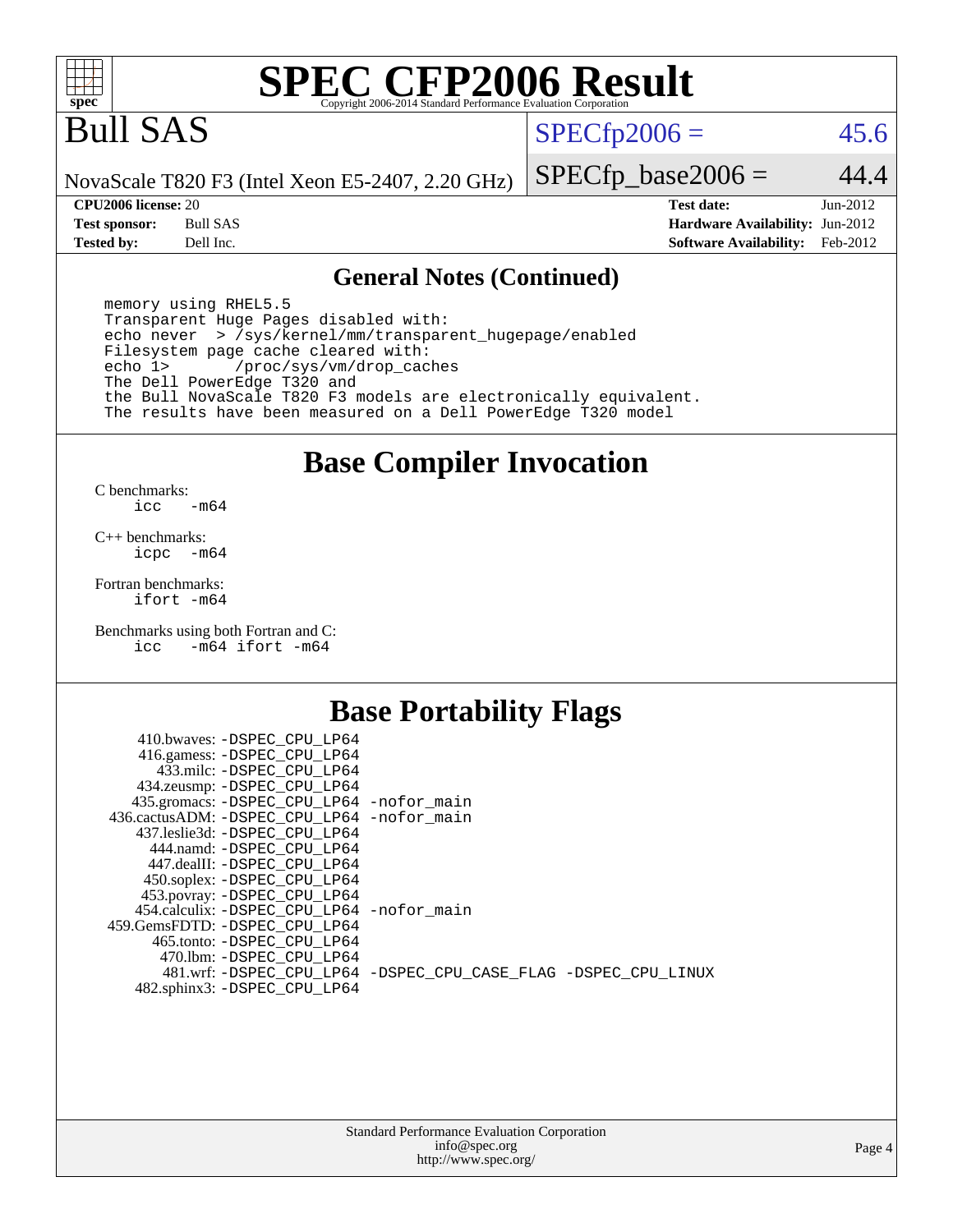

## Bull SAS

 $SPECTp2006 = 45.6$ 

NovaScale T820 F3 (Intel Xeon E5-2407, 2.20 GHz)

**[Tested by:](http://www.spec.org/auto/cpu2006/Docs/result-fields.html#Testedby)** Dell Inc. **[Software Availability:](http://www.spec.org/auto/cpu2006/Docs/result-fields.html#SoftwareAvailability)** Feb-2012

**[CPU2006 license:](http://www.spec.org/auto/cpu2006/Docs/result-fields.html#CPU2006license)** 20 **[Test date:](http://www.spec.org/auto/cpu2006/Docs/result-fields.html#Testdate)** Jun-2012 **[Test sponsor:](http://www.spec.org/auto/cpu2006/Docs/result-fields.html#Testsponsor)** Bull SAS **[Hardware Availability:](http://www.spec.org/auto/cpu2006/Docs/result-fields.html#HardwareAvailability)** Jun-2012

 $SPECfp\_base2006 = 44.4$ 

### **[Base Optimization Flags](http://www.spec.org/auto/cpu2006/Docs/result-fields.html#BaseOptimizationFlags)**

[C benchmarks](http://www.spec.org/auto/cpu2006/Docs/result-fields.html#Cbenchmarks): [-xAVX](http://www.spec.org/cpu2006/results/res2012q3/cpu2006-20120703-23415.flags.html#user_CCbase_f-xAVX) [-ipo](http://www.spec.org/cpu2006/results/res2012q3/cpu2006-20120703-23415.flags.html#user_CCbase_f-ipo) [-O3](http://www.spec.org/cpu2006/results/res2012q3/cpu2006-20120703-23415.flags.html#user_CCbase_f-O3) [-no-prec-div](http://www.spec.org/cpu2006/results/res2012q3/cpu2006-20120703-23415.flags.html#user_CCbase_f-no-prec-div) [-static](http://www.spec.org/cpu2006/results/res2012q3/cpu2006-20120703-23415.flags.html#user_CCbase_f-static) [-parallel](http://www.spec.org/cpu2006/results/res2012q3/cpu2006-20120703-23415.flags.html#user_CCbase_f-parallel) [-opt-prefetch](http://www.spec.org/cpu2006/results/res2012q3/cpu2006-20120703-23415.flags.html#user_CCbase_f-opt-prefetch) [-ansi-alias](http://www.spec.org/cpu2006/results/res2012q3/cpu2006-20120703-23415.flags.html#user_CCbase_f-ansi-alias) [C++ benchmarks:](http://www.spec.org/auto/cpu2006/Docs/result-fields.html#CXXbenchmarks) [-xAVX](http://www.spec.org/cpu2006/results/res2012q3/cpu2006-20120703-23415.flags.html#user_CXXbase_f-xAVX) [-ipo](http://www.spec.org/cpu2006/results/res2012q3/cpu2006-20120703-23415.flags.html#user_CXXbase_f-ipo) [-O3](http://www.spec.org/cpu2006/results/res2012q3/cpu2006-20120703-23415.flags.html#user_CXXbase_f-O3) [-no-prec-div](http://www.spec.org/cpu2006/results/res2012q3/cpu2006-20120703-23415.flags.html#user_CXXbase_f-no-prec-div) [-static](http://www.spec.org/cpu2006/results/res2012q3/cpu2006-20120703-23415.flags.html#user_CXXbase_f-static) [-opt-prefetch](http://www.spec.org/cpu2006/results/res2012q3/cpu2006-20120703-23415.flags.html#user_CXXbase_f-opt-prefetch) [-ansi-alias](http://www.spec.org/cpu2006/results/res2012q3/cpu2006-20120703-23415.flags.html#user_CXXbase_f-ansi-alias) [Fortran benchmarks](http://www.spec.org/auto/cpu2006/Docs/result-fields.html#Fortranbenchmarks): [-xAVX](http://www.spec.org/cpu2006/results/res2012q3/cpu2006-20120703-23415.flags.html#user_FCbase_f-xAVX) [-ipo](http://www.spec.org/cpu2006/results/res2012q3/cpu2006-20120703-23415.flags.html#user_FCbase_f-ipo) [-O3](http://www.spec.org/cpu2006/results/res2012q3/cpu2006-20120703-23415.flags.html#user_FCbase_f-O3) [-no-prec-div](http://www.spec.org/cpu2006/results/res2012q3/cpu2006-20120703-23415.flags.html#user_FCbase_f-no-prec-div) [-static](http://www.spec.org/cpu2006/results/res2012q3/cpu2006-20120703-23415.flags.html#user_FCbase_f-static) [-parallel](http://www.spec.org/cpu2006/results/res2012q3/cpu2006-20120703-23415.flags.html#user_FCbase_f-parallel) [-opt-prefetch](http://www.spec.org/cpu2006/results/res2012q3/cpu2006-20120703-23415.flags.html#user_FCbase_f-opt-prefetch)

[Benchmarks using both Fortran and C](http://www.spec.org/auto/cpu2006/Docs/result-fields.html#BenchmarksusingbothFortranandC): [-xAVX](http://www.spec.org/cpu2006/results/res2012q3/cpu2006-20120703-23415.flags.html#user_CC_FCbase_f-xAVX) [-ipo](http://www.spec.org/cpu2006/results/res2012q3/cpu2006-20120703-23415.flags.html#user_CC_FCbase_f-ipo) [-O3](http://www.spec.org/cpu2006/results/res2012q3/cpu2006-20120703-23415.flags.html#user_CC_FCbase_f-O3) [-no-prec-div](http://www.spec.org/cpu2006/results/res2012q3/cpu2006-20120703-23415.flags.html#user_CC_FCbase_f-no-prec-div) [-static](http://www.spec.org/cpu2006/results/res2012q3/cpu2006-20120703-23415.flags.html#user_CC_FCbase_f-static) [-parallel](http://www.spec.org/cpu2006/results/res2012q3/cpu2006-20120703-23415.flags.html#user_CC_FCbase_f-parallel) [-opt-prefetch](http://www.spec.org/cpu2006/results/res2012q3/cpu2006-20120703-23415.flags.html#user_CC_FCbase_f-opt-prefetch) [-ansi-alias](http://www.spec.org/cpu2006/results/res2012q3/cpu2006-20120703-23415.flags.html#user_CC_FCbase_f-ansi-alias)

### **[Peak Compiler Invocation](http://www.spec.org/auto/cpu2006/Docs/result-fields.html#PeakCompilerInvocation)**

[C benchmarks](http://www.spec.org/auto/cpu2006/Docs/result-fields.html#Cbenchmarks):  $\text{icc}$  -m64

[C++ benchmarks:](http://www.spec.org/auto/cpu2006/Docs/result-fields.html#CXXbenchmarks) [icpc -m64](http://www.spec.org/cpu2006/results/res2012q3/cpu2006-20120703-23415.flags.html#user_CXXpeak_intel_icpc_64bit_bedb90c1146cab66620883ef4f41a67e)

[Fortran benchmarks](http://www.spec.org/auto/cpu2006/Docs/result-fields.html#Fortranbenchmarks): [ifort -m64](http://www.spec.org/cpu2006/results/res2012q3/cpu2006-20120703-23415.flags.html#user_FCpeak_intel_ifort_64bit_ee9d0fb25645d0210d97eb0527dcc06e)

[Benchmarks using both Fortran and C](http://www.spec.org/auto/cpu2006/Docs/result-fields.html#BenchmarksusingbothFortranandC): [icc -m64](http://www.spec.org/cpu2006/results/res2012q3/cpu2006-20120703-23415.flags.html#user_CC_FCpeak_intel_icc_64bit_0b7121f5ab7cfabee23d88897260401c) [ifort -m64](http://www.spec.org/cpu2006/results/res2012q3/cpu2006-20120703-23415.flags.html#user_CC_FCpeak_intel_ifort_64bit_ee9d0fb25645d0210d97eb0527dcc06e)

### **[Peak Portability Flags](http://www.spec.org/auto/cpu2006/Docs/result-fields.html#PeakPortabilityFlags)**

Same as Base Portability Flags

### **[Peak Optimization Flags](http://www.spec.org/auto/cpu2006/Docs/result-fields.html#PeakOptimizationFlags)**

[C benchmarks](http://www.spec.org/auto/cpu2006/Docs/result-fields.html#Cbenchmarks):

433.milc:  $-x$ AVX(pass 2)  $-p$ rof-gen(pass 1)  $-p$ po(pass 2)  $-03$ (pass 2) [-no-prec-div](http://www.spec.org/cpu2006/results/res2012q3/cpu2006-20120703-23415.flags.html#user_peakPASS2_CFLAGSPASS2_LDFLAGS433_milc_f-no-prec-div)(pass 2) [-prof-use](http://www.spec.org/cpu2006/results/res2012q3/cpu2006-20120703-23415.flags.html#user_peakPASS2_CFLAGSPASS2_LDFLAGS433_milc_prof_use_bccf7792157ff70d64e32fe3e1250b55)(pass 2) [-static](http://www.spec.org/cpu2006/results/res2012q3/cpu2006-20120703-23415.flags.html#user_peakOPTIMIZE433_milc_f-static) [-auto-ilp32](http://www.spec.org/cpu2006/results/res2012q3/cpu2006-20120703-23415.flags.html#user_peakCOPTIMIZE433_milc_f-auto-ilp32) [-ansi-alias](http://www.spec.org/cpu2006/results/res2012q3/cpu2006-20120703-23415.flags.html#user_peakCOPTIMIZE433_milc_f-ansi-alias)

 $470$ .lbm: basepeak = yes

 482.sphinx3: [-xAVX](http://www.spec.org/cpu2006/results/res2012q3/cpu2006-20120703-23415.flags.html#user_peakOPTIMIZE482_sphinx3_f-xAVX) [-ipo](http://www.spec.org/cpu2006/results/res2012q3/cpu2006-20120703-23415.flags.html#user_peakOPTIMIZE482_sphinx3_f-ipo) [-O3](http://www.spec.org/cpu2006/results/res2012q3/cpu2006-20120703-23415.flags.html#user_peakOPTIMIZE482_sphinx3_f-O3) [-no-prec-div](http://www.spec.org/cpu2006/results/res2012q3/cpu2006-20120703-23415.flags.html#user_peakOPTIMIZE482_sphinx3_f-no-prec-div) [-unroll2](http://www.spec.org/cpu2006/results/res2012q3/cpu2006-20120703-23415.flags.html#user_peakCOPTIMIZE482_sphinx3_f-unroll_784dae83bebfb236979b41d2422d7ec2) [-ansi-alias](http://www.spec.org/cpu2006/results/res2012q3/cpu2006-20120703-23415.flags.html#user_peakCOPTIMIZE482_sphinx3_f-ansi-alias) [-parallel](http://www.spec.org/cpu2006/results/res2012q3/cpu2006-20120703-23415.flags.html#user_peakCOPTIMIZE482_sphinx3_f-parallel)

Continued on next page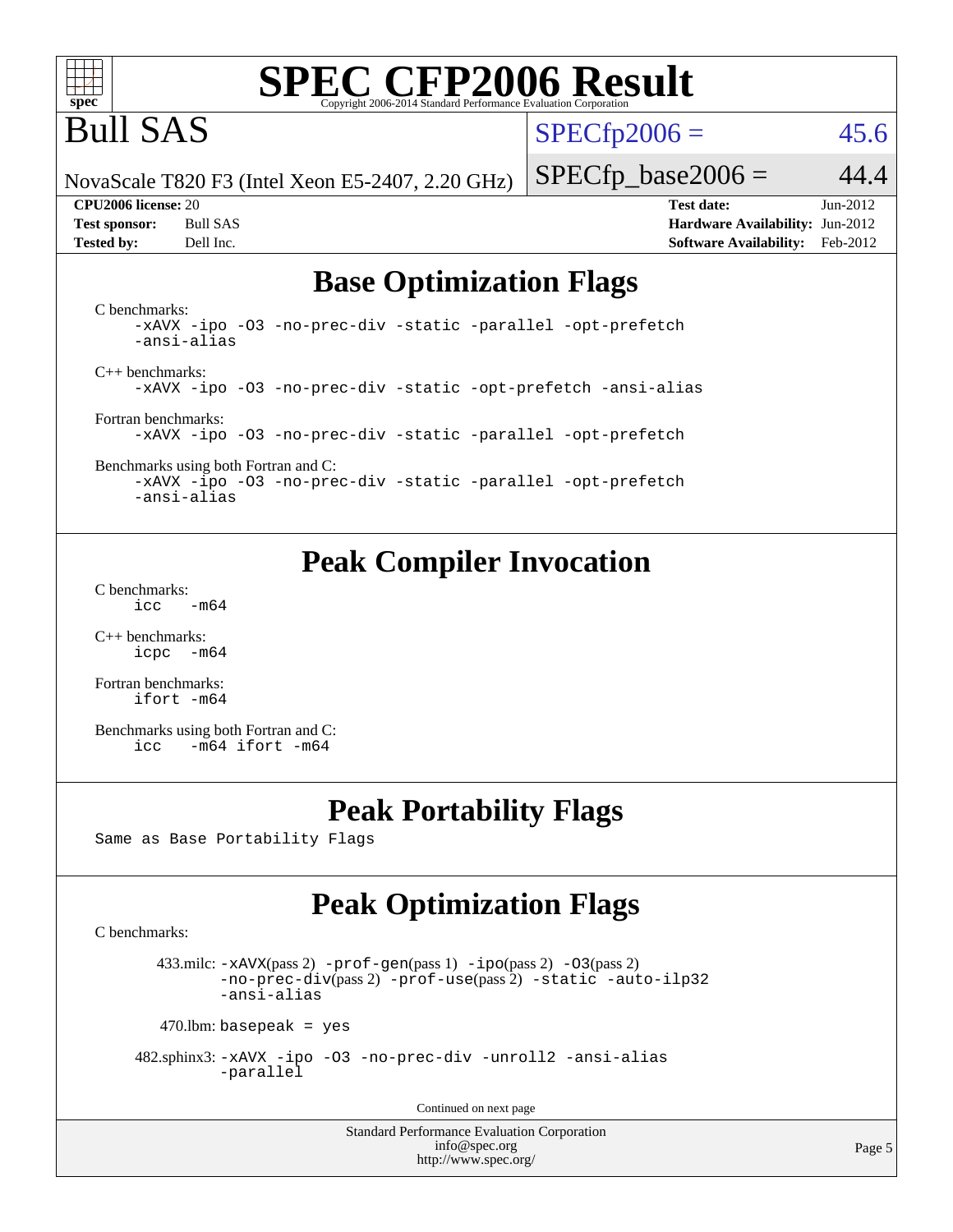

 $SPECfp2006 = 45.6$  $SPECfp2006 = 45.6$ 

NovaScale T820 F3 (Intel Xeon E5-2407, 2.20 GHz)

 $SPECTp\_base2006 = 44.4$ **[CPU2006 license:](http://www.spec.org/auto/cpu2006/Docs/result-fields.html#CPU2006license)** 20 **[Test date:](http://www.spec.org/auto/cpu2006/Docs/result-fields.html#Testdate)** Jun-2012

Bull SAS

**[Test sponsor:](http://www.spec.org/auto/cpu2006/Docs/result-fields.html#Testsponsor)** Bull SAS **[Hardware Availability:](http://www.spec.org/auto/cpu2006/Docs/result-fields.html#HardwareAvailability)** Jun-2012 **[Tested by:](http://www.spec.org/auto/cpu2006/Docs/result-fields.html#Testedby)** Dell Inc. **[Software Availability:](http://www.spec.org/auto/cpu2006/Docs/result-fields.html#SoftwareAvailability)** Feb-2012

### **[Peak Optimization Flags \(Continued\)](http://www.spec.org/auto/cpu2006/Docs/result-fields.html#PeakOptimizationFlags)**

```
C++ benchmarks: 
        444.namd: -xAVX(pass 2) -prof-gen(pass 1) -ipo(pass 2) -O3(pass 2)
               -no-prec-div(pass 2) -prof-use(pass 2) -fno-alias
                -auto-ilp32
       447.dealII: basepeak = yes
       450.soplex: basepeak = yes
      453.povray: -xAVX(pass 2) -prof-gen(pass 1) -ipo(pass 2) -O3(pass 2)
                -no-prec-div(pass 2) -prof-use(pass 2) -unroll4 -ansi-alias
Fortran benchmarks: 
      410.bwaves: -xAVX -ipo -O3 -no-prec-div -opt-prefetch -parallel
               -static
      416.gamess: -xAVX(pass 2) -prof-gen(pass 1) -ipo(pass 2) -O3(pass 2)
                -no-prec-div(pass 2) -prof-use(pass 2) -unroll2
                -inline-level=0-scalar-rep--static
      434.zeusmp: basepeak = yes
      437.leslie3d: basepeak = yes
  459.GemsFDTD: -xAVX(pass 2) -prof-gen(pass 1) -ipo(pass 2) -O3(pass 2)
                -no-prec-div(pass 2) -prof-use(pass 2) -unroll2
                -inline-level=0 -opt-prefetch -parallel
        465.tonto: -xAVX(pass 2) -prof-gen(pass 1) -ipo(pass 2) -O3(pass 2)
                -no-prec-div(pass 2) -prof-use(pass 2) -inline-calloc
                -opt-malloc-options=3 -auto -unroll4
Benchmarks using both Fortran and C: 
     435.gromacs: basepeak = yes
 436.cactusADM: basepeak = yes 454.calculix: -xAVX -ipo -O3 -no-prec-div -auto-ilp32 -ansi-alias
        481.wrf: basepeak = yes
```
The flags files that were used to format this result can be browsed at <http://www.spec.org/cpu2006/flags/Intel-ic12.1-official-linux64.20111122.html> <http://www.spec.org/cpu2006/flags/Dell-Platform-Settings-V1.2-revA.20120410.00.html>